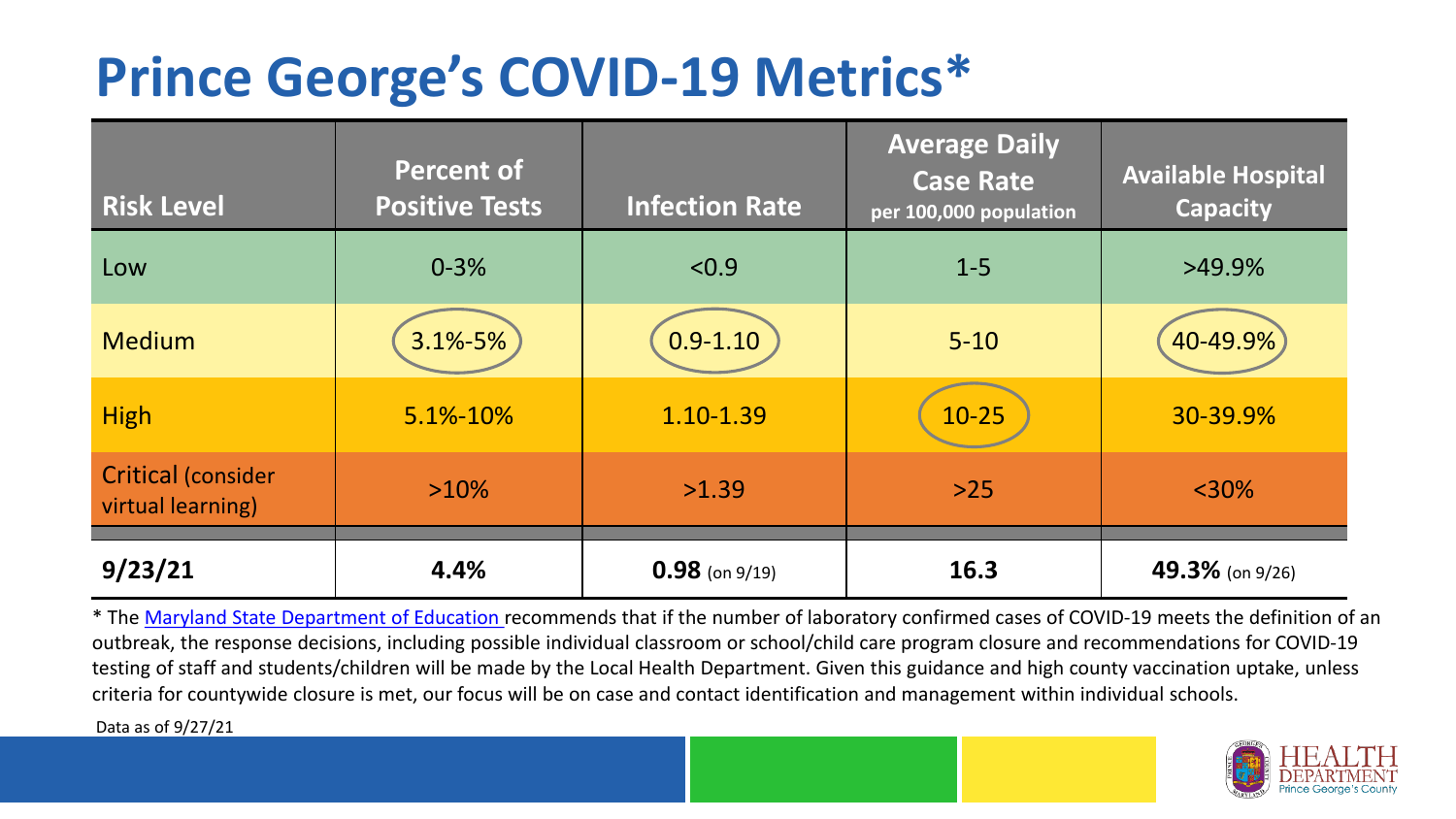# **COVID-19 Community Transmission and Vaccination**

Per the [CDC updated guidance for COVID-19 Prevention in K-12 Schools,](https://www.cdc.gov/coronavirus/2019-ncov/community/schools-childcare/k-12-guidance.html) vaccination is considered the leading prevention strategy for those who are eligible, and **Prince George's County exceeds the percentage of U.S. vaccinations for ages 12 and above**. The CDC also emphasizes using multiple prevention strategies together consistently, included universal indoor masking, as needed based on the level of community transmission and vaccine coverage.



\*County-specific data as of 9/27/21; all other data accessed on 9/27/21 at:<https://covid.cdc.gov/covid-data-tracker>

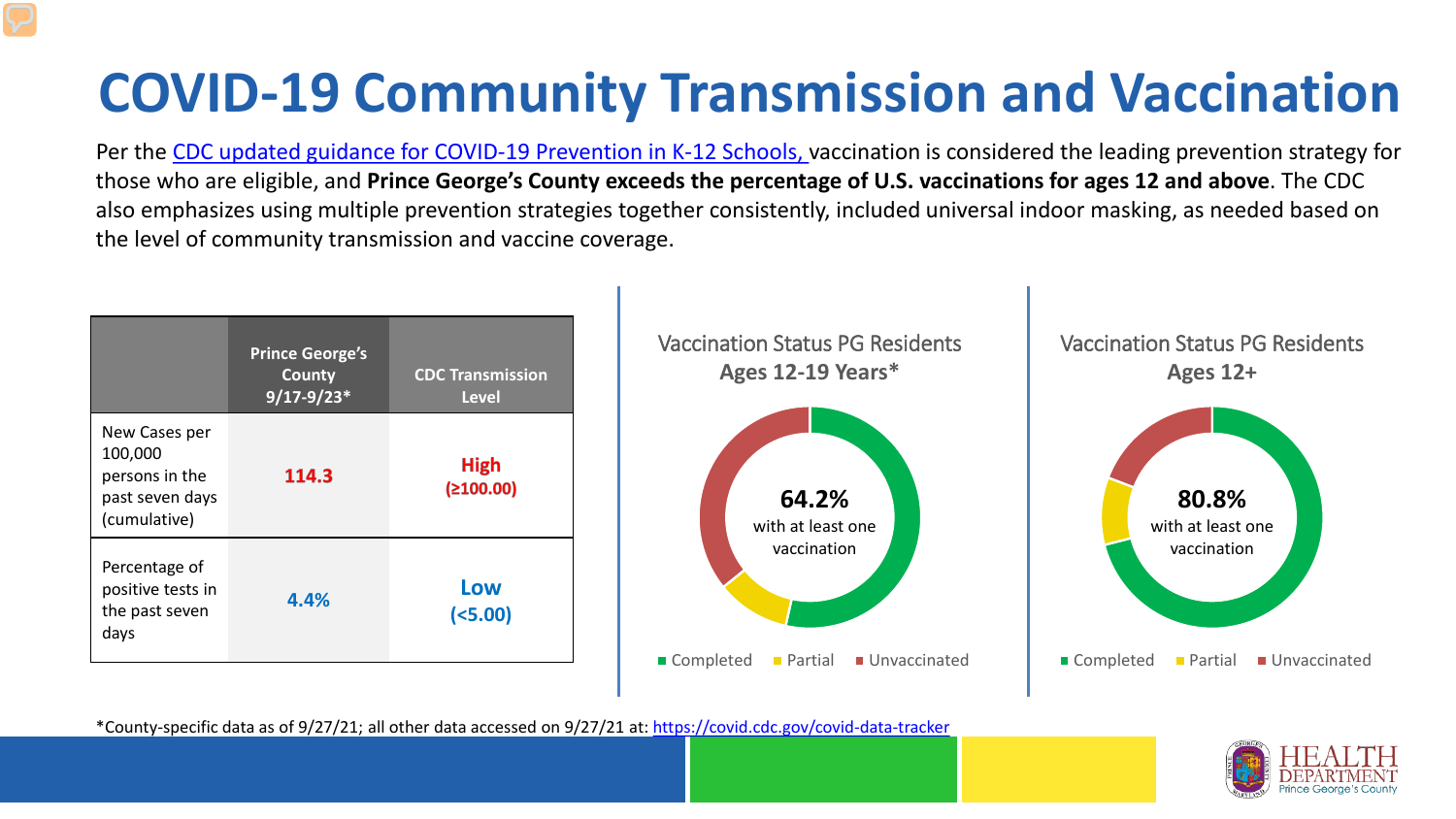### **Testing: Percent Positive** (past 7 days by test date)

The percent of tests returning as positive for county residents declined to **4.4% in the middle of last week.**

5.8% 5.8% 5.8% 5.8% 5.8% 5.7% 5.6% 5.6% 5.6% 5.4% 5.4% 5.5% 5.4% 5.4% 5.3% 5.2% 5.3% 5.4%  $5.1\%$  5.0% 4.9% 4.8% 4.8% 4.6% 4.7% 4.6% 4.5% 4.5% 4.4% 0.0% 1.0% 2.0% 3.0% 4.0% 5.0% 6.0% 7.0% 26-Aug 27-Aug 28-Aug 29-Aug 30-Aug 31-Aug 1-Sep 2-Sep 3-Sep 4-Sep 5-Sep 6-Sep 7-Sep 8-Sep 9-Sep 10-Sep 11-Sep 12-Sep 13-Sep 14-Sep 15-Sep 16-Sep 17-Sep 18-Sep 19-Sep 20-Sep 21-Sep 22-Sep 23-Sep

**Percent of Positive COVID-19 Tests by Date Collected** (as of 9/27/21)

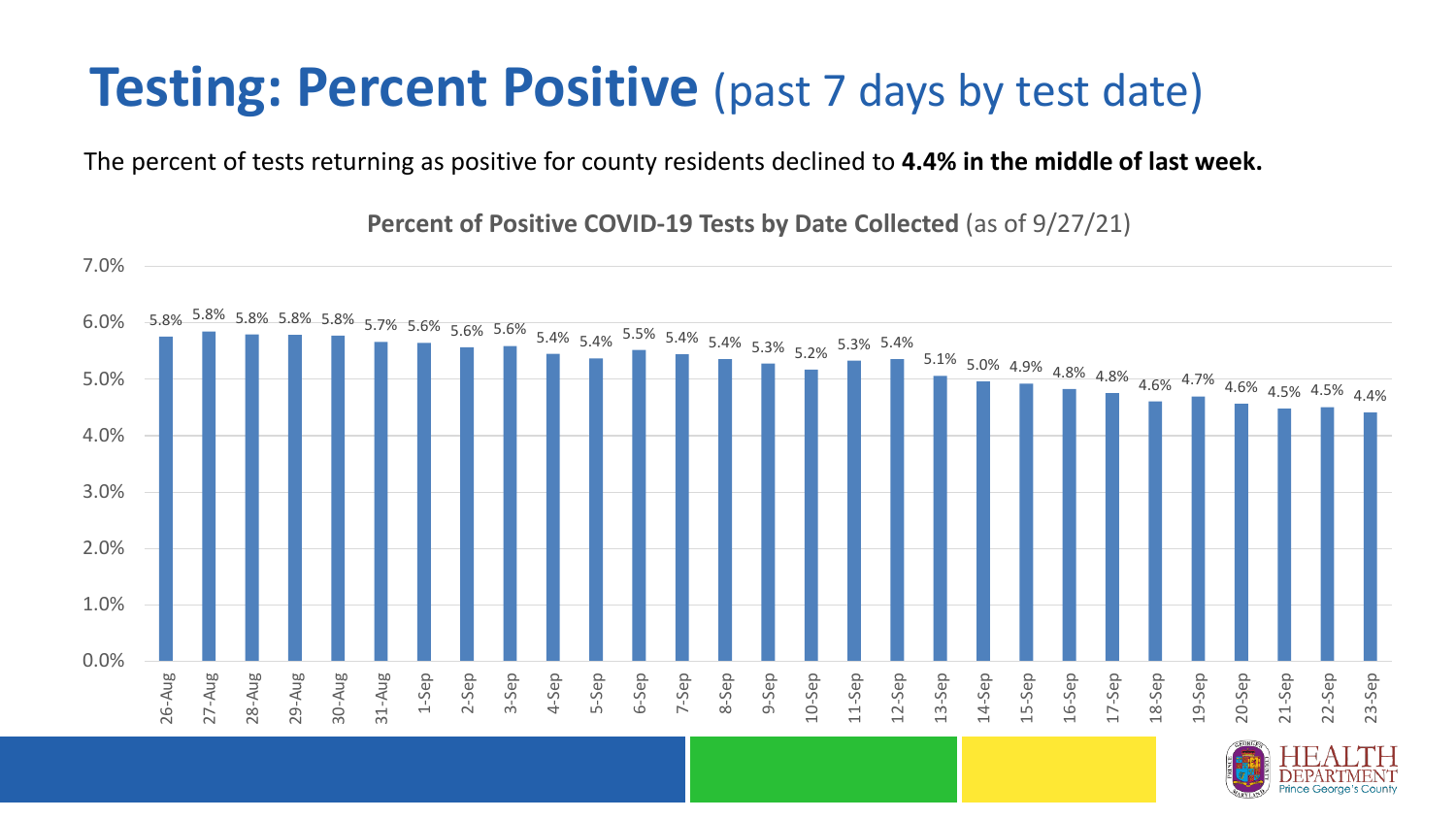## **Infection Rate for Prince George's County**



#### **Estimated by CovidActNow.org**

Accessed 9/27/2021. Each data point is a 14-day weighted average. Presented as the most recent seven days of data as a dashed line, as data is often revised by states several days after reporting.

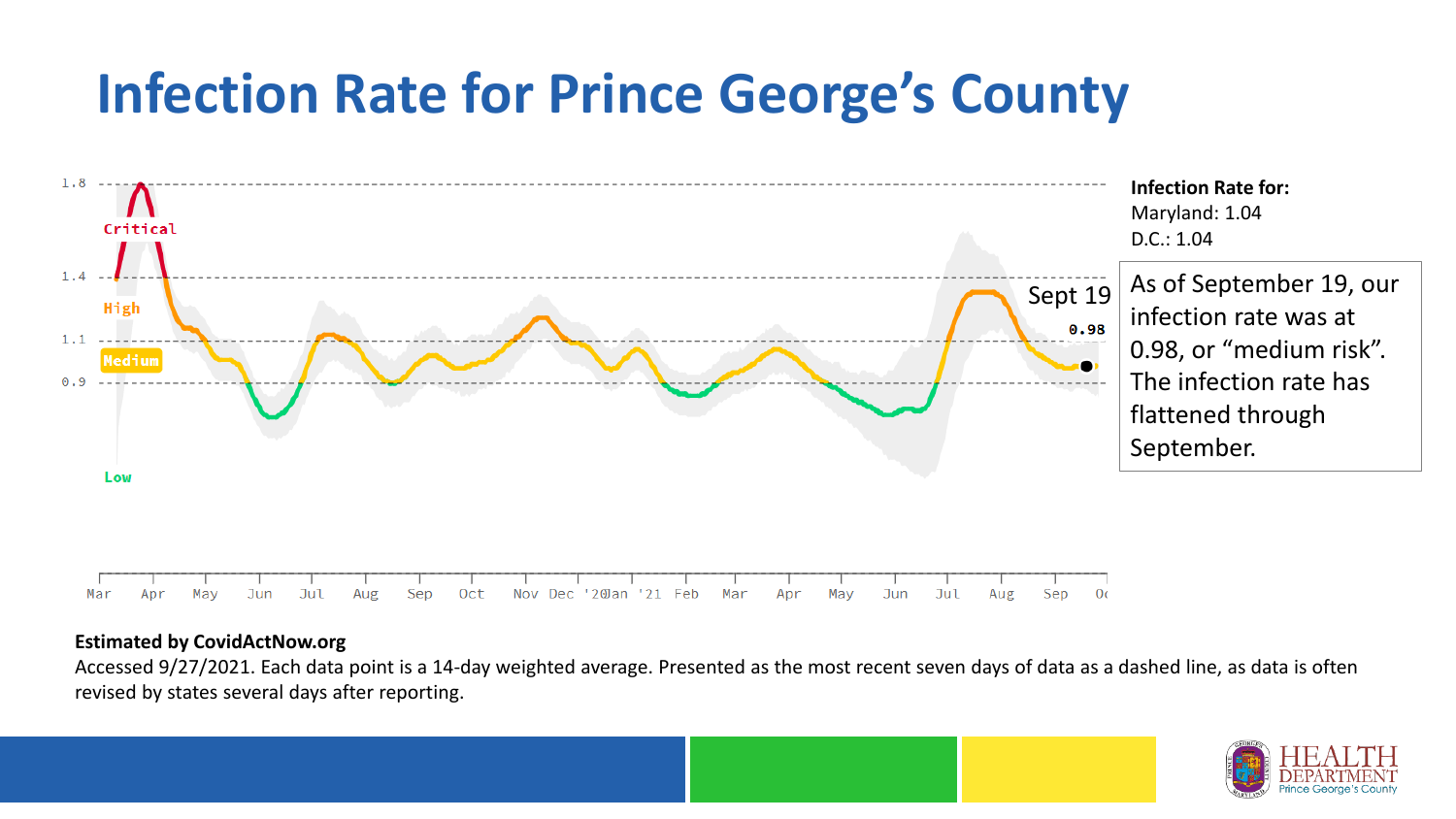### **Average Daily Case Rate** (7-day Average by test date)

**Average New COVID-19 Cases Per Day Per 100,000 Residents**

**The daily case rate at the middle of last week was 16.3 new cases per 100,000 residents.** While we have remained "high risk" or above 10.0 since the end of July 2021 **we have dropped below 20.0 since early September**.